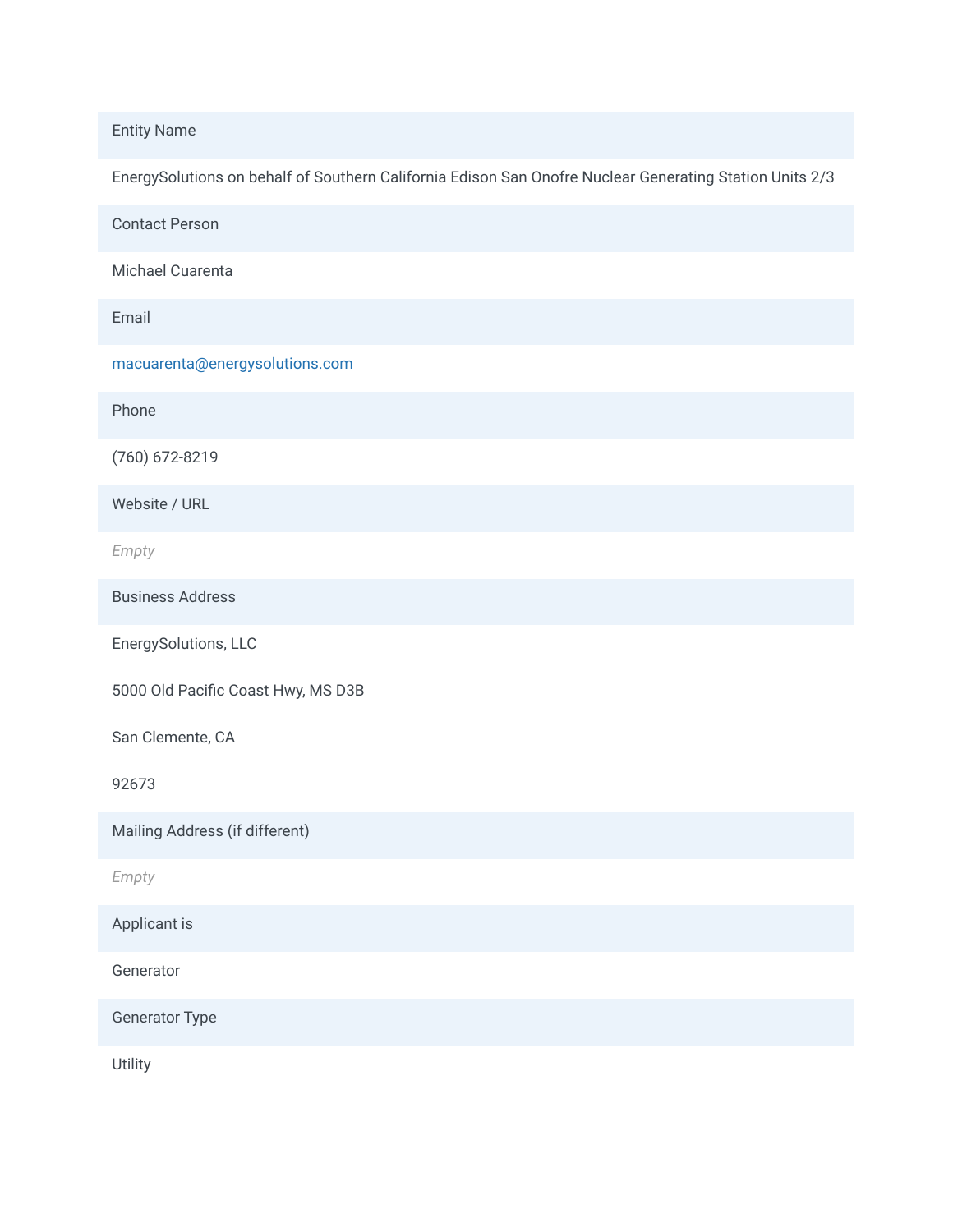Is waste from a "small quantity generator"?

No

Import applications generally will be granted only in single fiscal-year increments. If you are seeking a term that would extend beyond the end of a current fiscal year, please explain the unusual experiences that would justify a deviation from this general rule?

September 1, 2022 through August 31, 2023

Waste Volume (Cubic Feet)

447.2

Waste Radioactivity (Curies)

14000

Waste Classification

Class B

Class C

Waste Form

Unstable

Does the proposed waste consist solely of sealed sources?

No

Compact and/or unaffiliated state, territory, possession, or district of the United States where the waste was generated (please list)

California - Southwestern Low-Level Radioactive Waste Disposal Compact

Waste Description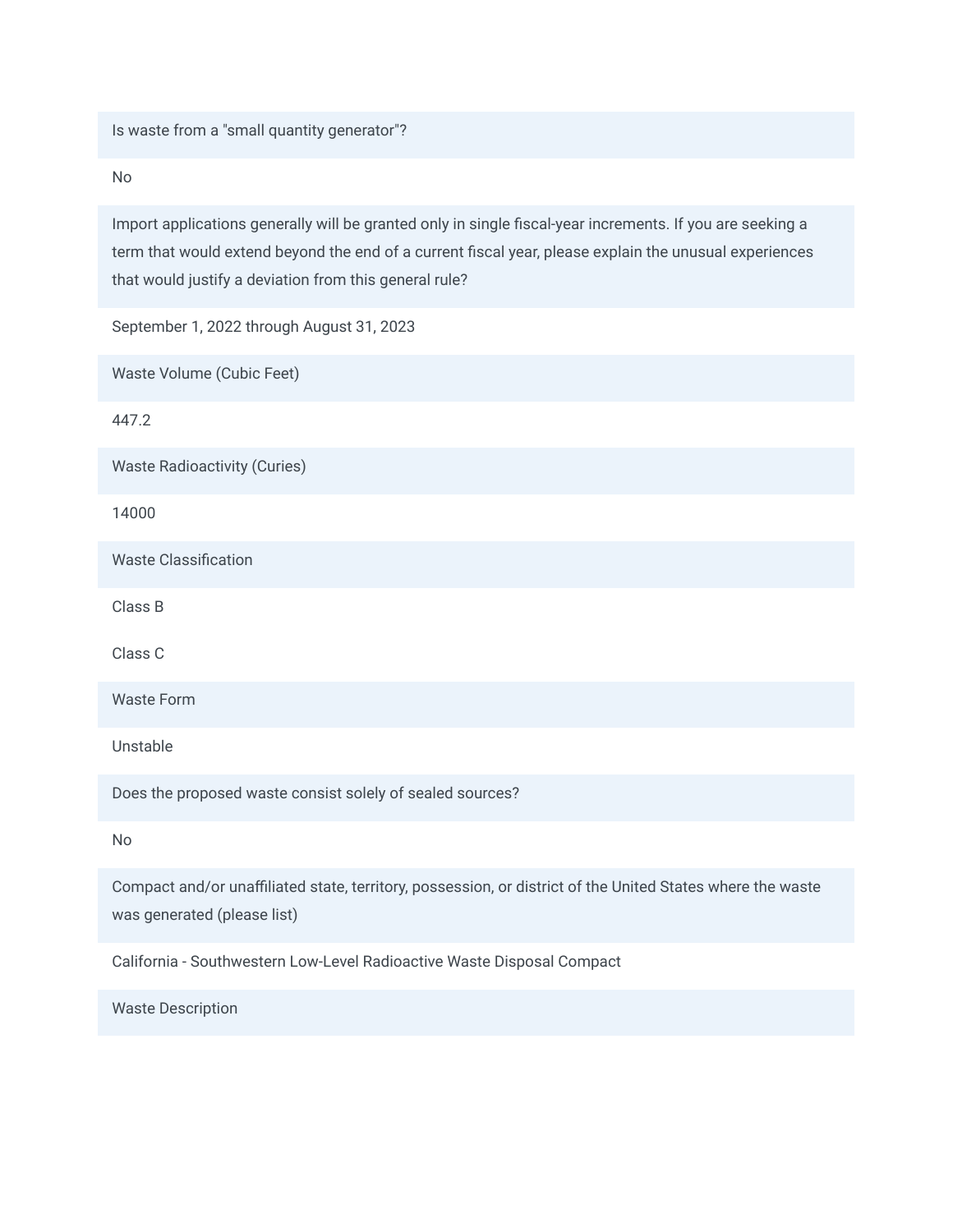Segmented Irradiated Hardware - The total radioactivity and volume of irradiated hardware waste is contained within eight (8) 3-60 liners with an external volume of 55.9 cubic feet each. There are four (4) Class C Liners.

Does Applicant have any unresolved violation(s), complaint(s), unpaid fee(s), or past due report(s) with the Texas Low-Level Radioactive Waste Disposal Compact Committee?

No.

Applicable Documents #1

*Empty*

Does Applicant have any unresolved violation(s), complaint(s), unpaid fee(s), or past due reports associated with radioactive waste receipt, storage, handling, management, processing, or transportation pending with any other regulatory agency with jurisdiction to regulate radioactive material including, without limitation, the Texas Commission on Environmental Quality (TCEQ)?

No.

Applicable Documents #2

*Empty*

Applicant hereby certifies\* the following:

The information provided herein is complete, accurate, and correct.

The waste proposed for importation is not waste of international origin.

The low-level radioactive waste for which this Import Application is submitted will be packaged and shipped in accordance with applicable state and federal regulations and is acceptable for disposal at the Compact Facility.

The person submitting this Import Application is authorized by the Applicant to commit Applicant to each and every obligation and condition set forth herein and in the Agreement for Importation of Non-Party Compact Waste. A copy of a written document containing such authorization must be attached to this Import Application.